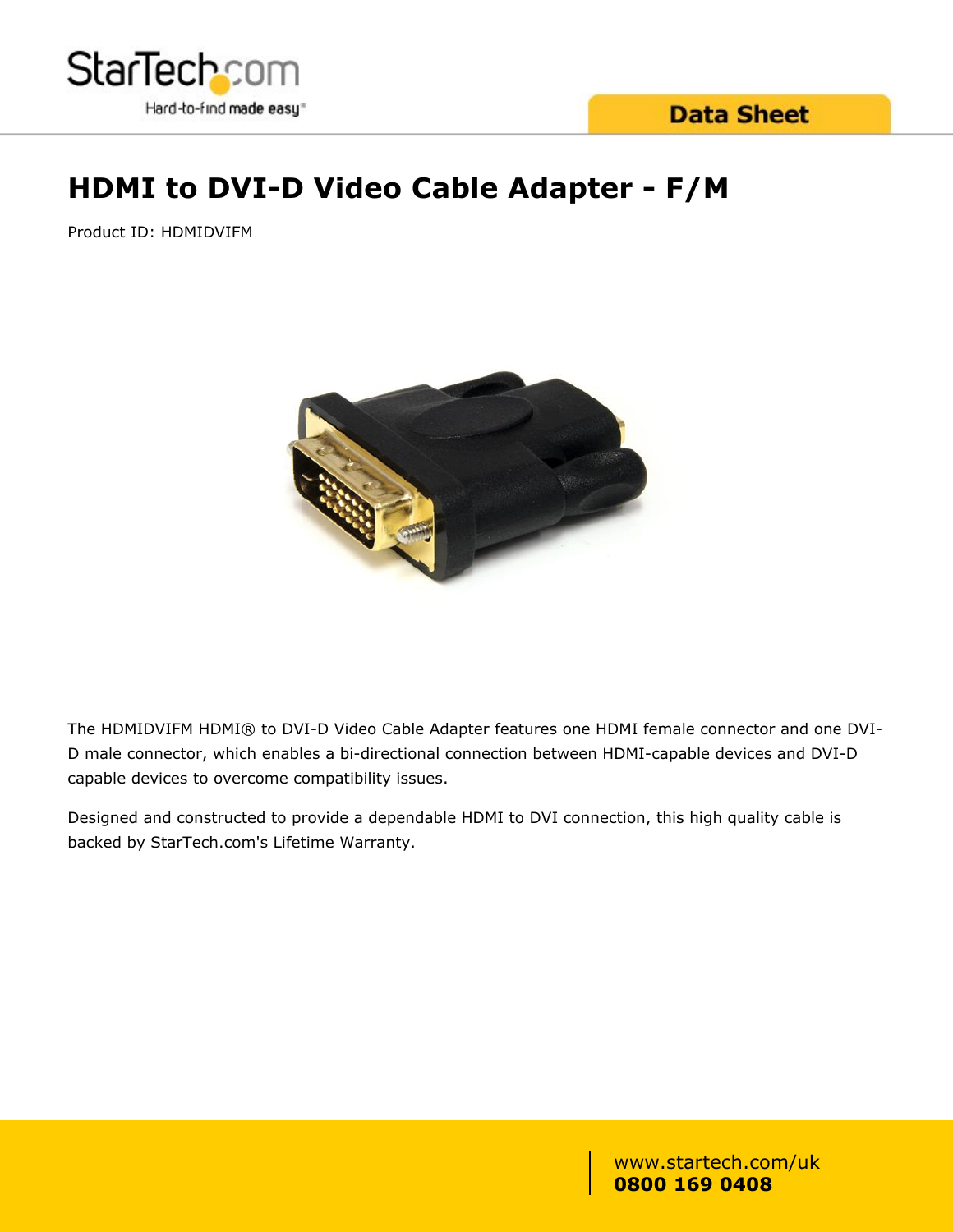

# **Certifications, Reports**





#### **Applications**

- **and Compatibility**<br>
Connect HDMI®-capable devices to DVI-D devices
	- Connect DVI-D devices to HDMI-capable devices

#### **Features**

- Convert DVI-D to HDMI®
- Convert HDMI to DVI-D

www.startech.com/uk **0800 169 0408**